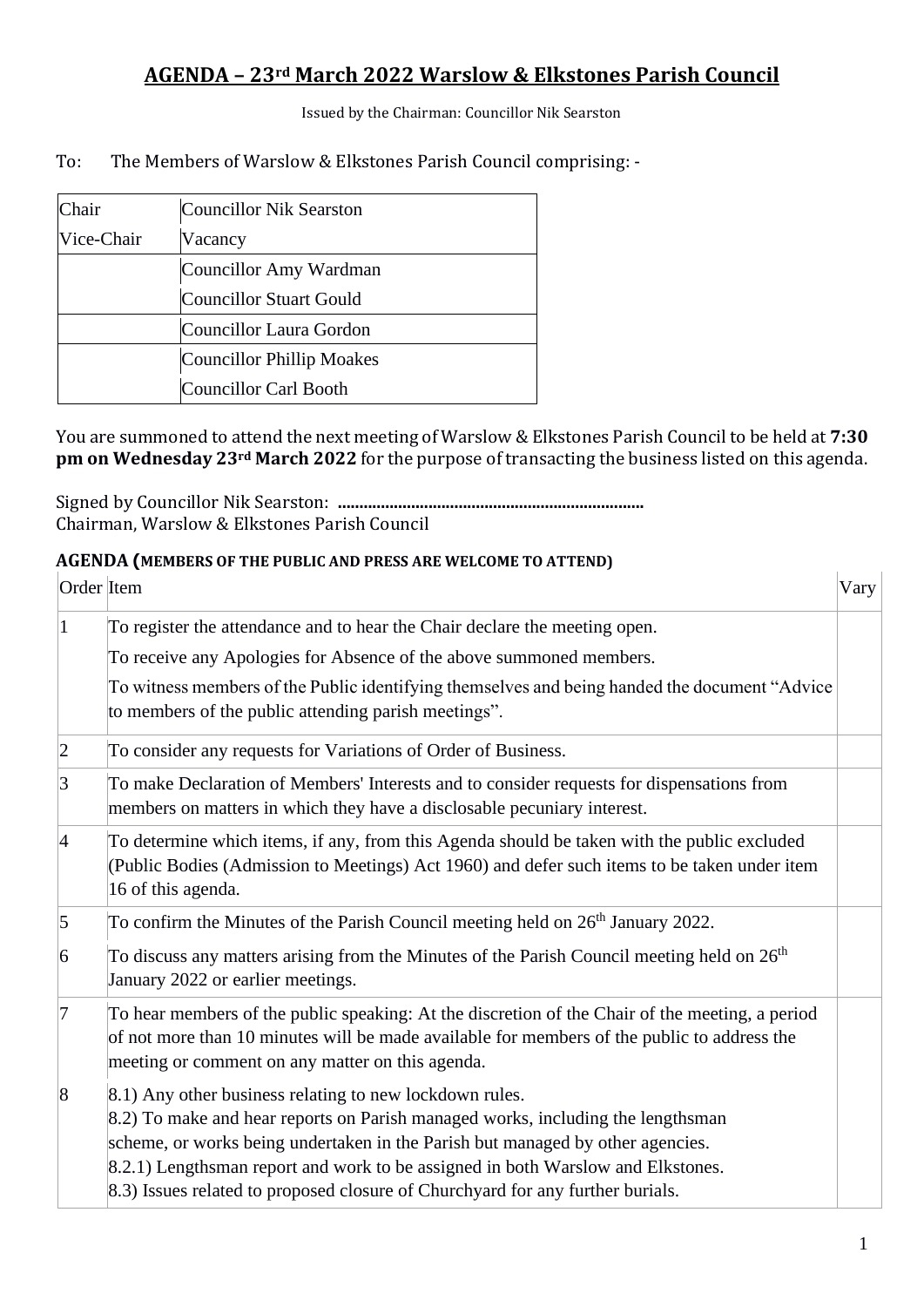| 4255591 | 9.1) To hear responses to previously made Highway defect reports. -<br>Subsidence B5053 | Elkstones     | A Highways Officer has<br>attended the location that<br>you reported and completed<br>a risk assessment. A works<br>order has been raised and<br>you should have now<br>received an email<br>explaining the priority of the<br>works. (29/09/21)                          |  |
|---------|-----------------------------------------------------------------------------------------|---------------|---------------------------------------------------------------------------------------------------------------------------------------------------------------------------------------------------------------------------------------------------------------------------|--|
| 4255592 | Give Way sign                                                                           | Stoneyfold    | A Highways Officer has<br>attended the location that<br>you reported and completed<br>a risk assessment. A works<br>order has been raised and<br>you should have now<br>received an email<br>explaining the priority of the<br>works. (24/09/21)                          |  |
| 4226798 | Water running across                                                                    | near Shayside | A Highways Officer has<br>attended the location that<br>you reported and completed<br>a risk assessment. A works<br>order has been raised and<br>you should have now<br>received an email<br>explaining the priority of the<br>works. (16/03/21)                          |  |
| 4256183 | Cattle Grid                                                                             | Leek Road     | We have investigated the<br>defect you have reported<br>and passed the details on to<br>the organisation responsible<br>for its repair $-$ this could be<br>the organisation that either<br>owns the apparatus, or; has<br>previously carried out works<br>here. 25/09/21 |  |
| 4268358 | Barriers / Signage                                                                      | Elkstones     | Your enquiry is currently<br>allocated to a Highways<br>officer and will be updated<br>as soon as possible<br>(29/01/22)                                                                                                                                                  |  |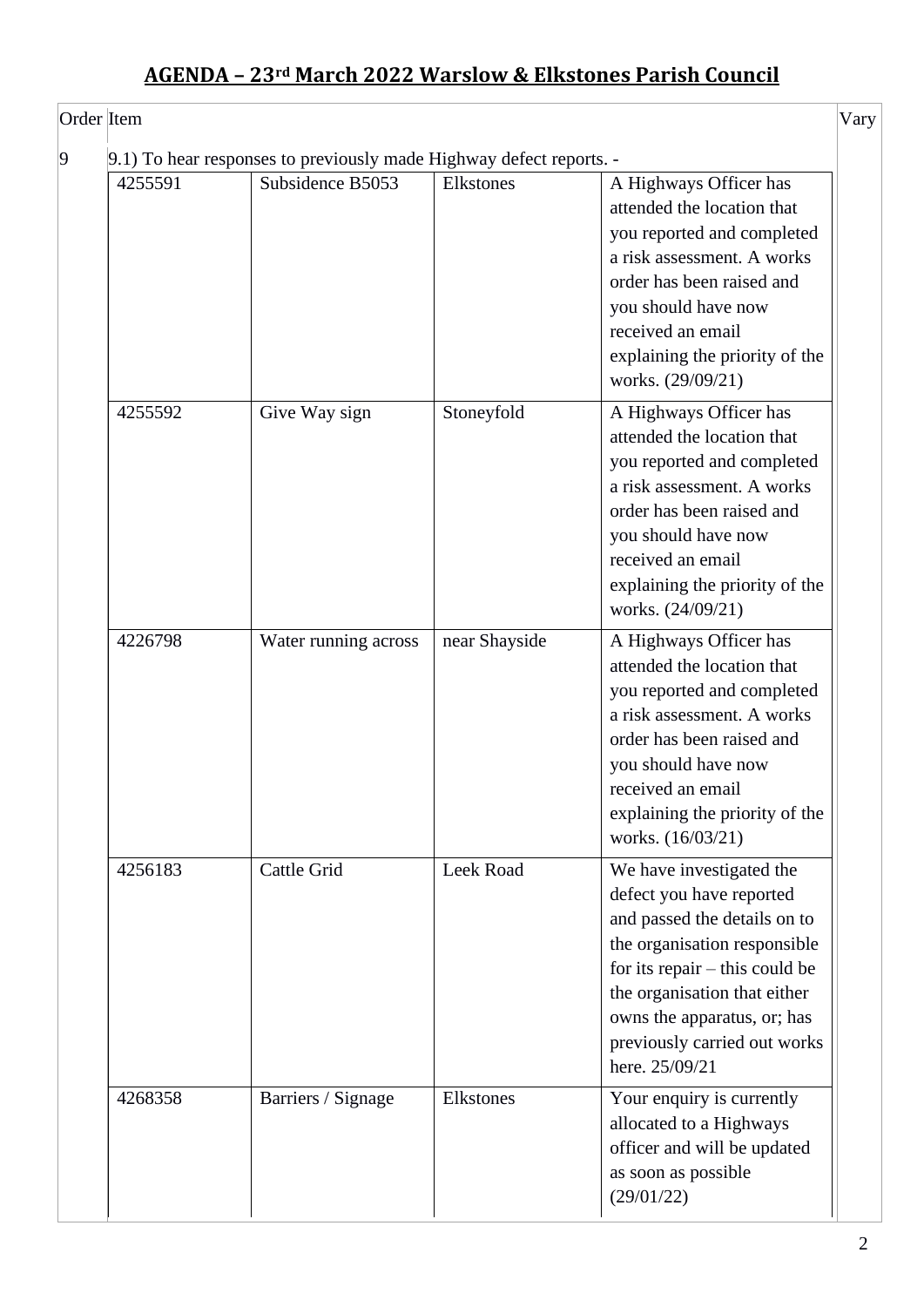| 4268359                                                                                                                                                      | Fencing damaged                                                                                                                                                                                                            | Elkstones                | Your enquiry is currently<br>allocated to a Highways<br>officer and will be updated<br>as soon as possible<br>(29/01/22)  |
|--------------------------------------------------------------------------------------------------------------------------------------------------------------|----------------------------------------------------------------------------------------------------------------------------------------------------------------------------------------------------------------------------|--------------------------|---------------------------------------------------------------------------------------------------------------------------|
| 4268360                                                                                                                                                      | <b>Blocked</b> drains                                                                                                                                                                                                      | Elkstones                | Your enquiry is currently<br>allocated to a Highways<br>officer and will be updated<br>as soon as possible.<br>(29/01/22) |
| 4268362                                                                                                                                                      | Damaged Cattle grid                                                                                                                                                                                                        | Stoneyfold Lane          | Your enquiry is currently<br>allocated to a Highways<br>officer and will be updated<br>as soon as possible<br>(29/01/22)  |
| 4268364                                                                                                                                                      | Man hole outside VH                                                                                                                                                                                                        | Cheadle Road,<br>Warslow | Your enquiry is currently<br>allocated to a Highways<br>officer and will be updated<br>as soon as possible<br>(29/01/22)  |
| 4268366                                                                                                                                                      | <b>Blockd</b> drains                                                                                                                                                                                                       | Butts Lane,<br>Warslow   | Your enquiry is currently<br>allocated to a Highways<br>officer and will be updated<br>as soon as possible.<br>(29/01/22) |
| 4273411                                                                                                                                                      | Pot hole                                                                                                                                                                                                                   | Elkstones, Junction      | Waiting on inspection                                                                                                     |
|                                                                                                                                                              | 9.2) To instruct the Clerk to make reports on Highway defects to SCC.<br>To Conduct a periodic review of Council policies, etc:                                                                                            |                          |                                                                                                                           |
| Planning<br>$ 11.1\rangle$ To review the Clerk's responses to previously considered applications.<br>11.2) To consider new applications and frame responses. |                                                                                                                                                                                                                            |                          |                                                                                                                           |
| NP/SM/0222/0269<br>Village Hall, Onecote Road, Warslow                                                                                                       |                                                                                                                                                                                                                            |                          |                                                                                                                           |
|                                                                                                                                                              | 11.3) To hear notifications of Planning Decisions:<br>NP/SM/1221/1373 Proposed Kitchen lean-to at 2 Hobcroft Cottage, Warslow - Granted<br>NP/SM/1221/1374 Listed building consent - 2 Hobcroft Cottage, Warslow - Granted |                          |                                                                                                                           |